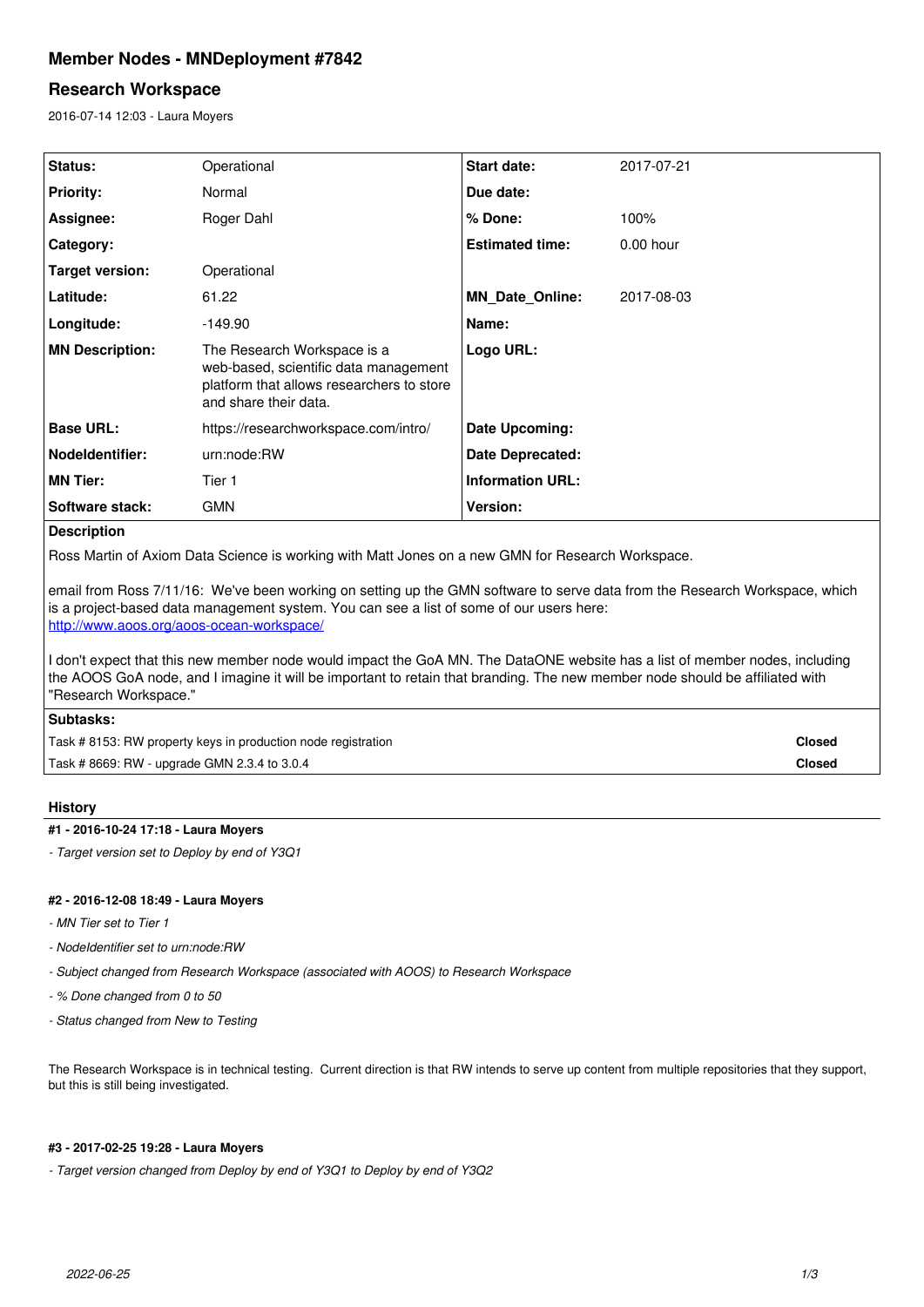#### **#4 - 2017-04-11 17:05 - Laura Moyers**

- *Latitude set to 61.22*
- *Longitude set to -149.90*
- *Base URL set to http://www.axiomdatascience.com/*

#### **#5 - 2017-04-26 15:02 - Laura Moyers**

*- Assignee changed from Matthew Jones to Roger Dahl*

Latest update from Ross 4/24/17:

We're currently expecting to be able to push our first archives and move our stage MN to prod in May. We're hoping to get our DOI minting capability online in the next few weeks, and would like to include DOIs with this first push. Due to some issues with the CN stage environment, I have not been able to completely test the update API, and have had to step away for a few weeks to deal with other tasks. I'm hoping to return to testing updates in May and may be able to work with Roger at that time to upgrade the prod node to GMN v2.

#### **#6 - 2017-06-25 14:20 - Laura Moyers**

The latest activities at RW have included testing in Stage of nested OREs. It appears that RW is using a (currently) non-supported variant of ISO 19115 metadata (ISO BIO Extension)

Schema source:<http://files.axds.co/isobio/> See also: <http://www.datypic.com/sc/niem21/ss.html>

Evaluating for next steps (options include add support for this ISO variant, RW modify metadata for ISO NOAA variant...)

#### **#7 - 2017-07-21 15:35 - Laura Moyers**

*- Base URL changed from http://www.axiomdatascience.com/ to https://researchworkspace.com/intro/*

RW transitioning to production. Roger supporting.

#### **#8 - 2017-08-01 18:28 - Laura Moyers**

*- File RW.png added*

Final verifications complete and announcement scheduled for 0900 PT Thursday 3 August 2017.

Also, "delta" logo submitted and in use.

#### **#9 - 2017-08-13 18:06 - Laura Moyers**

*- MN\_Date\_Online set to 2017-08-03*

*- Status changed from Testing to Operational*

*- MN Description set to The Research Workspace is a web-based, scientific data management platform that allows researchers to store and share their data.* 

*- Target version changed from Deploy by end of Y3Q2 to Operational*

Announced 3 August: <https://www.dataone.org/news/dataone-welcomes-research-workspace-its-newest-member-node>